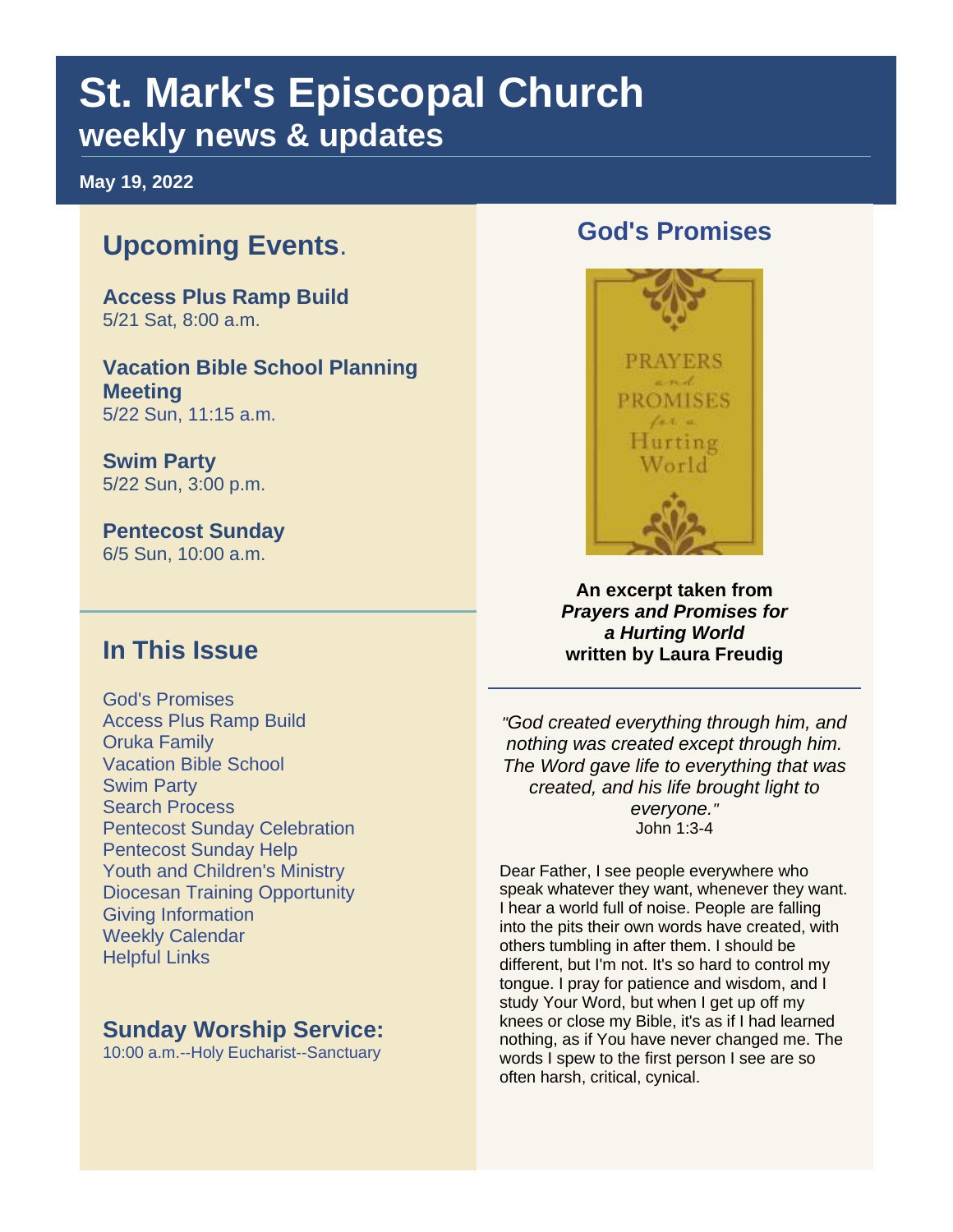#### **[Visit our website](https://r20.rs6.net/tn.jsp?f=001ZjOc6WWaQNsysMHpe6tAl3QeUR4LvMNWK7nzrL7jque0VU15r_nl727IRvmXMS1VU3ookhjb1eoM7_gM9x6pmCy2SJriKySAigLhnndHGthr8CsAZhyrO_3tsW9jFMmj4rgbvumsw-ex80ZnJ26Diw==&c=9YuQvPrdPxpVl-rhDAvT88-UzdL5aBOGThfBwr9yWjcHqeu5oIeAYg==&ch=qLXlrd0JASCki33bCo2NfDEXgfaBP_UOS-5iy4g8rlFm6beEePMo7g==)**

Lord, forgive me. Forgive me. But I feel hopeless sometimes. Am I really being sanctified? Why doesn't it show more? Give me the faith to believe what You have promised is happening. Give me faith to believe You are working in me. Give me faith to believe my sins- -even the ones I have just this moment committed--are forgiven. I see the way my unconsidered words rob others of joy. Like You, I want to bring life and light to the people around me. Help me, if not to speak, then to be silent. Amen.

#### **Seek God! Pray! Give it ALL to Him!**

#### **Ramp Build**

#### **Access Plus Ramp Build Saturday, 5/21, 8:00 a.m. 4929 Cain Dr.**

If working with your hands and power tools appeals to you, consider joining Doug Wayland and his team to help build a ramp for a man named Richard. He will be blessed by having better access to his home, and you will be blessed because of your willingness to serve in this way.

Doug is always willing to train you if you've never built a ramp or worked with tools. He's a great teacher!

#### **Oruka Family Update**

#### **Oruka Family Addition**

A new little one has come into the Oruka family. Little Dawn was born Monday, May 2nd. She and her mom Jacinta are doing well.

We're going to do a non-shower baby shower for them. That means there won't actually be a "shower". Instead, we're going to collect gift cards to H.E.B. and Wal-Mart to give to them so they'll be able to buy exactly what they need. If you want to participate, you may bring a gift card Sunday and put it in the offering basket, or drop it off at the church office during the week.



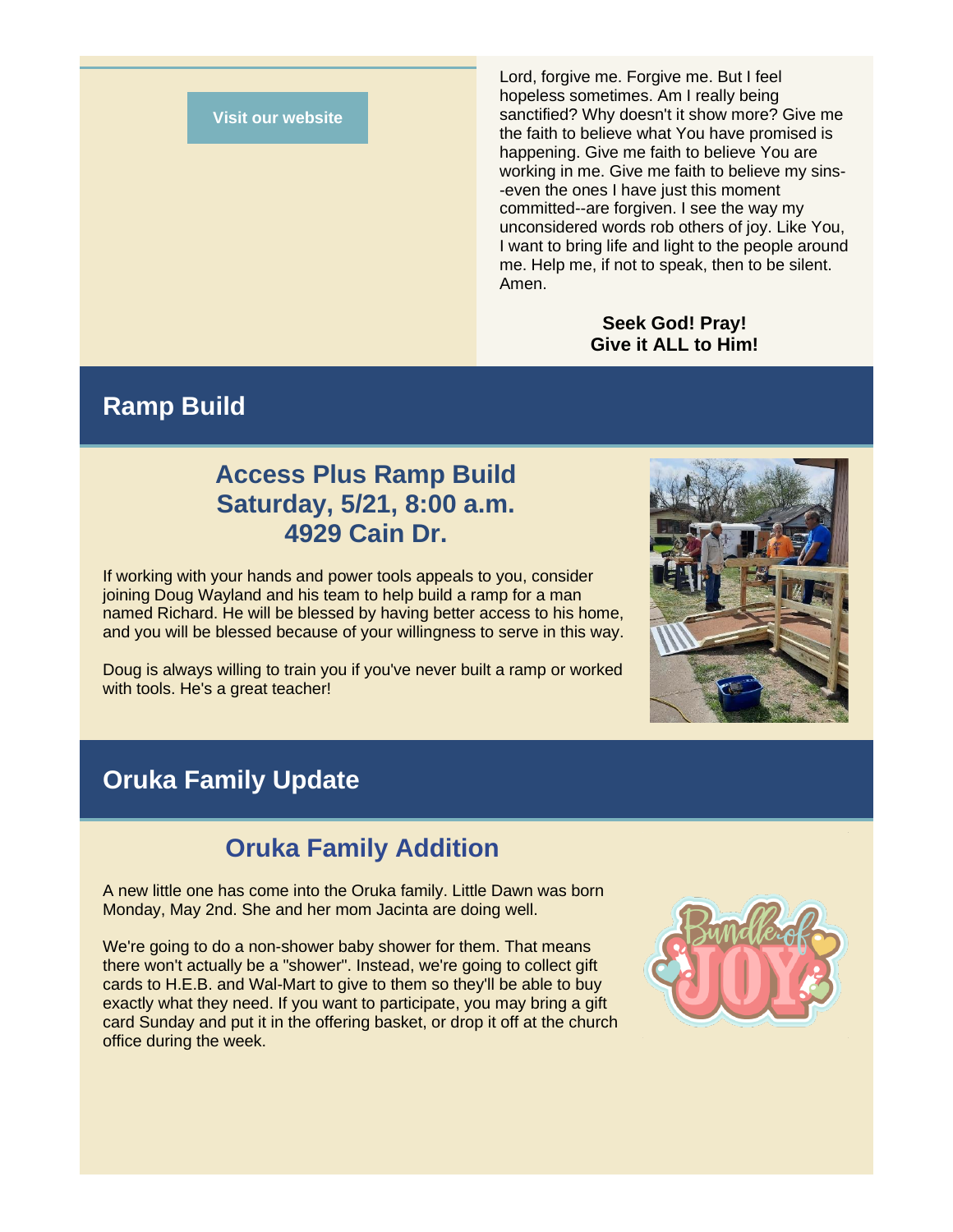## **Vacation Bible School**

## **VBS Planning Meeting THIS Sunday, 5/22**

Youth and adults, do you want to have an "aus-some" time bringing an exciting four days of fun, learning, and spiritual growth to our children? Stay after church this Sunday, May 22, to see where you can help! There's something for everyone!



### **Swim Party**

### **All Are Invited to a Swim Party Wandels' House, 44 Hewit THIS Sunday, 5/22, 3:00-6:00 p.m.**

To celebrate the end of the school year and the beginning of summer, John and Molly Wandel are opening up their home for a

swim party for the entire parish. There will be games, snacks, fun in the pool, and fellowship.

Bring a snack to share and a towel, if you want to swim. It will be such a fun afternoon!

### **Search Process**

Dear St. Mark's Faithful,

We're making progress and moving forward in our search process. Thank you for your continued prayers.



Thank you, John d

#### **Scripture for the week:**

#### 2 Corinthians 1:3-7

Praise be to the God and Father of our Lord Jesus Christ, the Father of compassion and the God of all comfort, who comforts us in all our troubles, so that we can comfort those in any trouble with the comfort we ourselves receive from God. For just as we share abundantly in the sufferings of Christ, so also our comfort abounds through Christ. If we are distressed, it is for your comfort and salvation; if we are comforted, it is for your comfort, which produces in you patient endurance of the same sufferings we suffer.And our hope for you is firm, because we know that just as you share in our sufferings, so also you share in our comfort.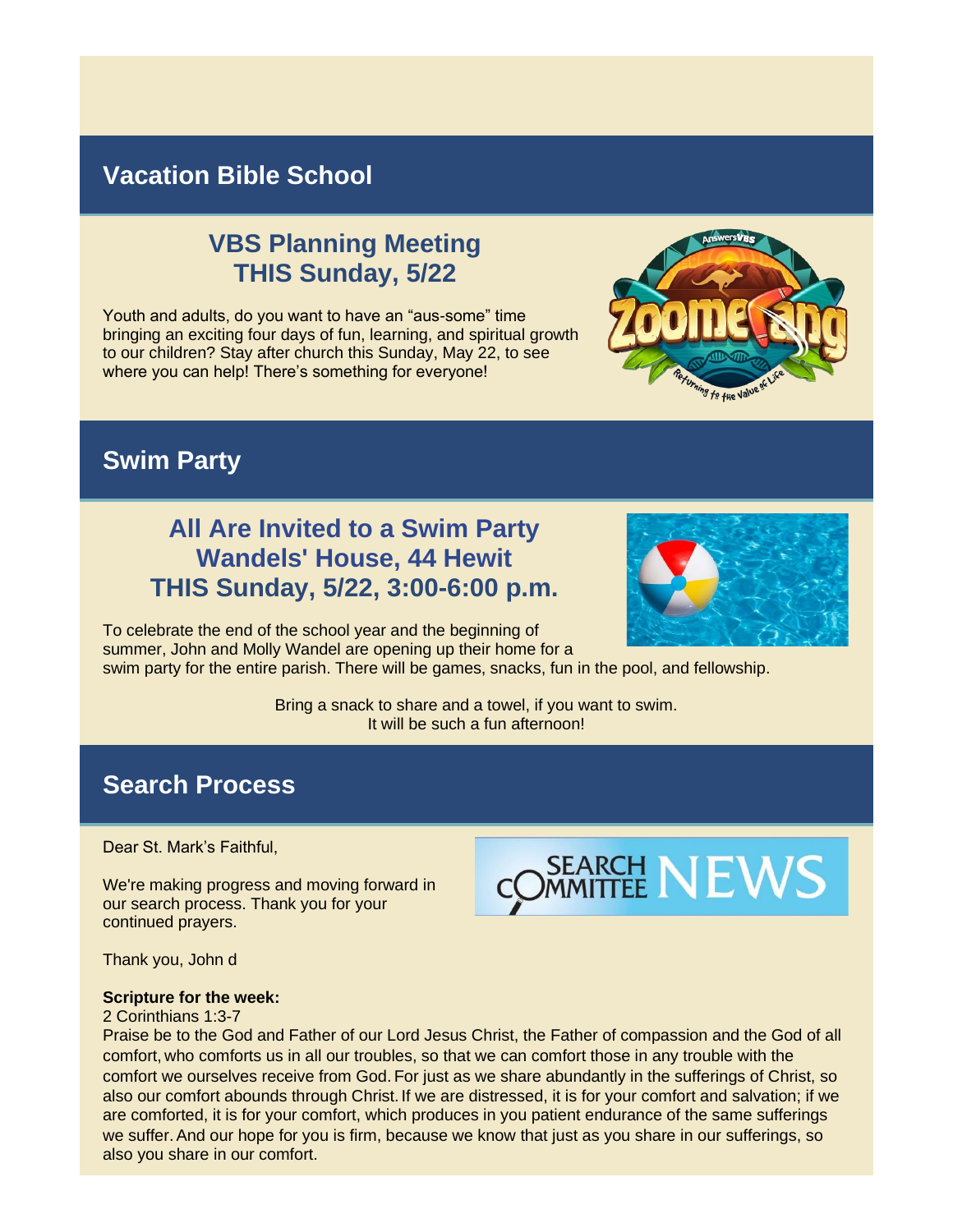Here is a list of useful links to use during the search process for our new rector: Parish Profile on St. Mark's **[website](https://r20.rs6.net/tn.jsp?f=001ZjOc6WWaQNsysMHpe6tAl3QeUR4LvMNWK7nzrL7jque0VU15r_nl79zko1Nd9o8HSctIby6i72vN_7eFu4XDciBDqvy3F-yLL8jfOuj35EUlNvpnu5QTQKP7S_374gmqoAEHYv7U6djqaaSWlT-su87pxHUTtk_nAY3FcX3sQxM=&c=9YuQvPrdPxpVl-rhDAvT88-UzdL5aBOGThfBwr9yWjcHqeu5oIeAYg==&ch=qLXlrd0JASCki33bCo2NfDEXgfaBP_UOS-5iy4g8rlFm6beEePMo7g==)** Diocese of West Texas website **[churches in transition](https://r20.rs6.net/tn.jsp?f=001ZjOc6WWaQNsysMHpe6tAl3QeUR4LvMNWK7nzrL7jque0VU15r_nl7wWT0MnIDfskfy6pL1HacLNh5Vj7y2hQz3Il6BCv6fZ-Pq3cQZX_lisN4CU6Xj6hRSjnJqbAH_5bYuSTOjLXXrqd0NDzvJQRSoaLMCVkNnPDR7g7OHOG82hb0oY0T4qXMogeuOcGZHyN7Mpd631CTvQO8e82B5PlfoUxm_XWs35H6DHQMatwOpM=&c=9YuQvPrdPxpVl-rhDAvT88-UzdL5aBOGThfBwr9yWjcHqeu5oIeAYg==&ch=qLXlrd0JASCki33bCo2NfDEXgfaBP_UOS-5iy4g8rlFm6beEePMo7g==)** Prayers during the search process: **[prayers](https://r20.rs6.net/tn.jsp?f=001ZjOc6WWaQNsysMHpe6tAl3QeUR4LvMNWK7nzrL7jque0VU15r_nl79zko1Nd9o8Ha0a3cj3b_atvp0dt1W2AWWt3YAAtM9KEJRHe7M-yjKes7be4gwpnYodGfWqEK4QAnwlwnp-Y4NbiDWkLC4G8LZMOB-HXNQhXOuWcodqtD9gEeEfFNUjXAusrCu8pgc3SX02vfAPbgPa-Ok55Vp5iW0SpkAfbNdjvRnUaBgeM8vY=&c=9YuQvPrdPxpVl-rhDAvT88-UzdL5aBOGThfBwr9yWjcHqeu5oIeAYg==&ch=qLXlrd0JASCki33bCo2NfDEXgfaBP_UOS-5iy4g8rlFm6beEePMo7g==)**

## **Pentecost Sunday Celebration**

### **Pentecost Sunday June 5th**

Our tradition has been that everyone wear red on Pentecost Sunday. We also celebrate by having cake topped with strawberries and whipped cream during coffee hour.



Please consider bringing a pint of fresh, cut, and sugared strawberries that Sunday to be used to top the cake. We could use your help.

And don't forget to wear something red!

## **Pentecost Sunday Help**

## **Can You Speak a Foreign Language?**

If you can speak a foreign language and would be willing to help with the Pentecost Sunday service on June 5th, please let Judy know at (361) 994-0285 or **[judy@stmarkscc.org](mailto:judy@stmarkscc.org)**. She'll give you the details.



## **Youth and Children's Ministry**

## **SEEK Youth Group and Kids in Christ**

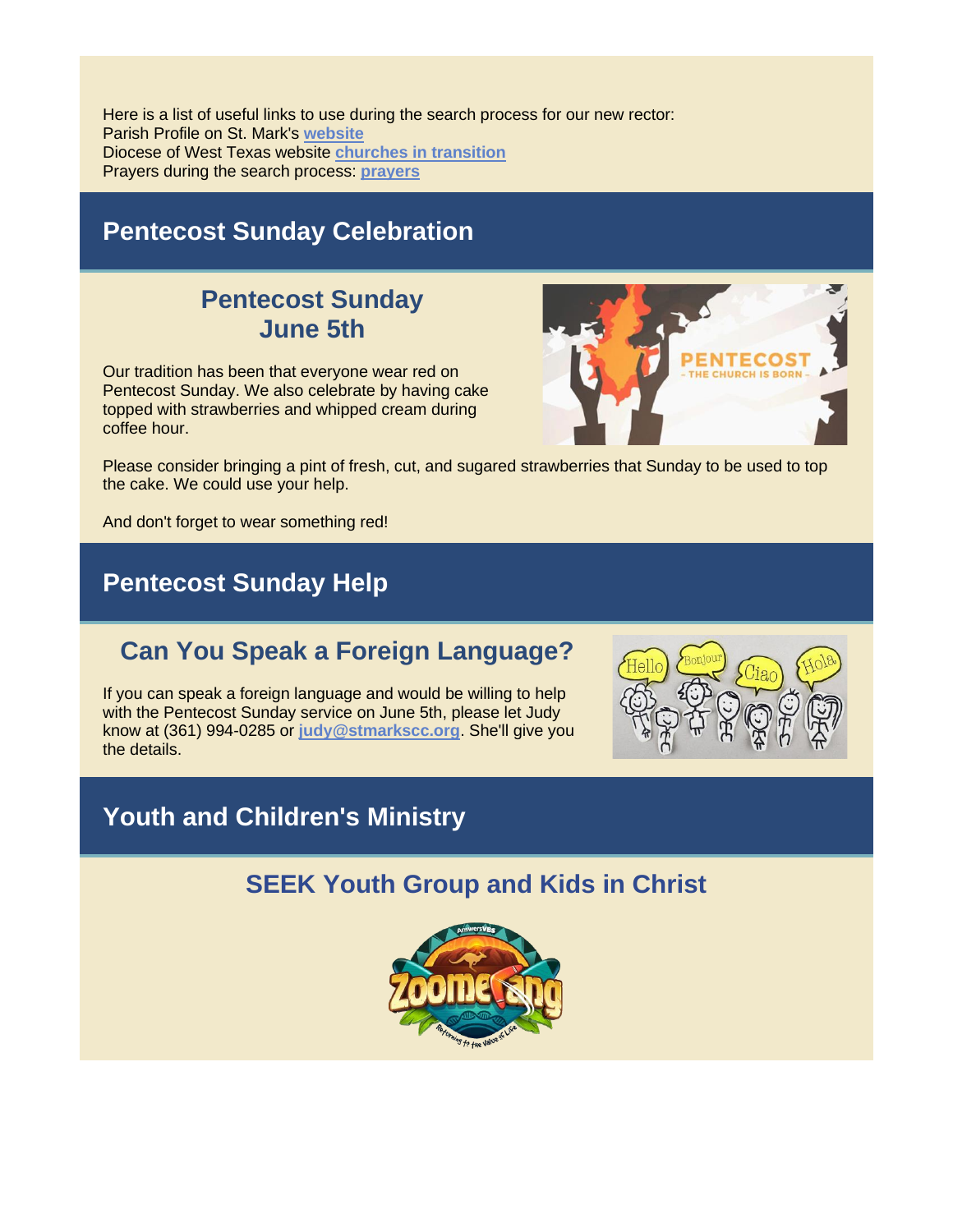#### **Kids in Christ**

Be ready for a trip down under this summer to explore the value and wonder of life at Zoomerang Vacation Bible School. More information coming soon!

Kids in Christ will not meet during the summer.

#### **SEEK Youth Group**

SEEK Youth Group will not meet during the summer.

Plan to come to the Wandels' house from 3:00 p.m. to 6:00 p.m. this Sunday, May 22nd, for the swim party!

Feel free to text prayers requests in our group chat or to Mrs. Molly anytime.

## **Diocesan Training Opportunity**

Join the Episcopal Diocese of West Texas's Christian Formation Committee for a one-day, in-person Bible Study Facilitator training. Taking place at [All](https://r20.rs6.net/tn.jsp?f=001ZjOc6WWaQNsysMHpe6tAl3QeUR4LvMNWK7nzrL7jque0VU15r_nl713WHQArdhZEOfIiolusLLmGdI6NbLOAGqdgWqBEJ-rA90KqJ5xy6Ec_Ggxv8y3CTc2Gwk80J8UH2bkfHjec6LAJSYC4rmMGTQ==&c=9YuQvPrdPxpVl-rhDAvT88-UzdL5aBOGThfBwr9yWjcHqeu5oIeAYg==&ch=qLXlrd0JASCki33bCo2NfDEXgfaBP_UOS-5iy4g8rlFm6beEePMo7g==)  [Saints' Episcopal Church, Corpus](https://r20.rs6.net/tn.jsp?f=001ZjOc6WWaQNsysMHpe6tAl3QeUR4LvMNWK7nzrL7jque0VU15r_nl713WHQArdhZEOfIiolusLLmGdI6NbLOAGqdgWqBEJ-rA90KqJ5xy6Ec_Ggxv8y3CTc2Gwk80J8UH2bkfHjec6LAJSYC4rmMGTQ==&c=9YuQvPrdPxpVl-rhDAvT88-UzdL5aBOGThfBwr9yWjcHqeu5oIeAYg==&ch=qLXlrd0JASCki33bCo2NfDEXgfaBP_UOS-5iy4g8rlFm6beEePMo7g==)  [Christi o](https://r20.rs6.net/tn.jsp?f=001ZjOc6WWaQNsysMHpe6tAl3QeUR4LvMNWK7nzrL7jque0VU15r_nl713WHQArdhZEOfIiolusLLmGdI6NbLOAGqdgWqBEJ-rA90KqJ5xy6Ec_Ggxv8y3CTc2Gwk80J8UH2bkfHjec6LAJSYC4rmMGTQ==&c=9YuQvPrdPxpVl-rhDAvT88-UzdL5aBOGThfBwr9yWjcHqeu5oIeAYg==&ch=qLXlrd0JASCki33bCo2NfDEXgfaBP_UOS-5iy4g8rlFm6beEePMo7g==)n Saturday, June 11 from 10:00 a.m. to 2:00 p.m., the training is open to anyone interested in facilitating a Bible study, Sunday school, small group or other formation classes for adults. Whether you are brand new to facilitating or have years of experience, this class will give you new tools and ideas to bring to your group.

The registration fee is \$20 and includes lunch. **[Click here](https://r20.rs6.net/tn.jsp?f=001ZjOc6WWaQNsysMHpe6tAl3QeUR4LvMNWK7nzrL7jque0VU15r_nl713WHQArdhZE7ye_hVLKX5y8xRu3J1z5DoxmHX8Kef-RxadvyeyfN8ZlgBD2mS_znCVKaVmNLO81nH7ZyfXBAKSRsODTJtt-2_gCVMOAKutVk_oG1L_yU2jUD0FAihi2vcLomQXBJ2zV&c=9YuQvPrdPxpVl-rhDAvT88-UzdL5aBOGThfBwr9yWjcHqeu5oIeAYg==&ch=qLXlrd0JASCki33bCo2NfDEXgfaBP_UOS-5iy4g8rlFm6beEePMo7g==)** to register.





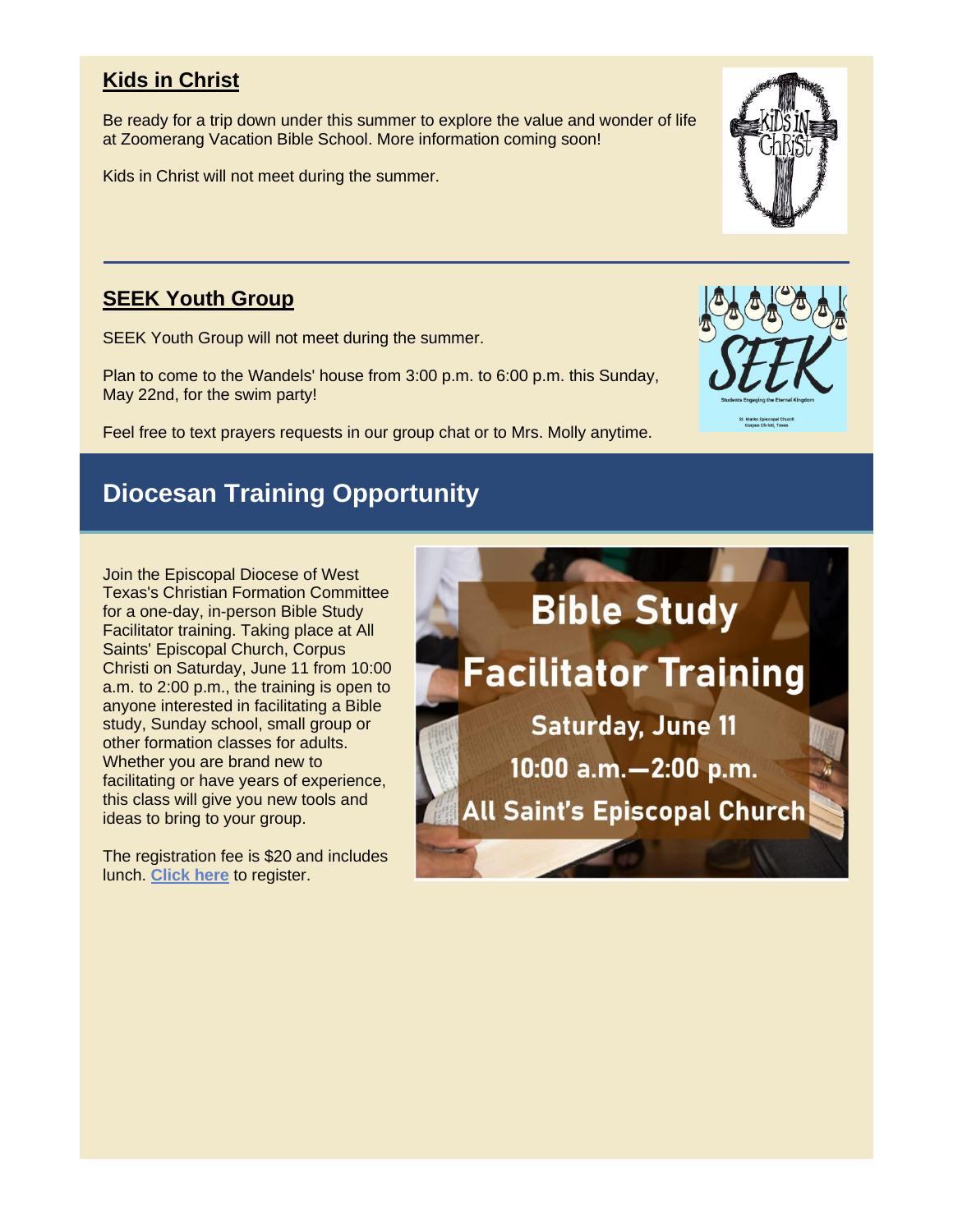### **Ways to Support God's Kingdom through St. Mark's**

#### **THANK YOU TO ALL WHO SUPPORT ST. MARK'S CHURCH!**

Is the Lord blessing you? Are you grateful for what He has done in your life? Remember His Church. Though we have experienced limitations for worshiping together, we still have ministries to support and salaries and bills to pay. Give out of faith, thanksgiving, and generosity, and never out of guilt. If you are blessed to be able to give, here are the four ways to do that:



• Online through our website. There is a blue "Giving" button at the bottom of each page.

Just click on that and it will take you to our online EGiving page. You will need to set up a user profile, and then you can set up a one-time gift or recurring gifts. You can also give through the **["Donate to St. Mark's"](https://r20.rs6.net/tn.jsp?f=001ZjOc6WWaQNsysMHpe6tAl3QeUR4LvMNWK7nzrL7jque0VU15r_nl7510VR4mZp4MMZVqPYPKNkHf1GXHFnIQr7Ztl9AUEicfljUxOrNr3hXdJm3c0einN4y046WsTNvW-ZzSqDvuYT_cTl1QFcKCPLOD_v8_xQcMAlDHRTWIFPCF5H5hBKwfWIu1pSfPE25Goygo5awqwIR_ZPgUP47dE7ySePBXxjUuadR0iYoY7j_2egKUw_tuBnDt-LIDsSZO8n4oS82_X2L8ponkG0F9alQHhyNuG9UK59V3d8Gg2otcTEcI_wHzOJRuAaWtDOrA8AUgp3BXsXyDyQsOffakYsvx_nJbM6Gx96_QZcIxvAY=&c=9YuQvPrdPxpVl-rhDAvT88-UzdL5aBOGThfBwr9yWjcHqeu5oIeAYg==&ch=qLXlrd0JASCki33bCo2NfDEXgfaBP_UOS-5iy4g8rlFm6beEePMo7g==)** link.

- **NEW APP**----Through your cell phone using the app, Vanco Mobile. To get the app, go to the app store and search for "Vanco Mobile". The icon background is dark purple with a white circle and a purple letter "V" in the center. Download the app and follow the prompts. You can use it to set up a one-time gift or recurring gifts.
- Mail in your check to: St. Mark's Church, 2727 Airline Rd, CC, TX 78414. We have a drop-in mailbox that is locked at all times. We check the mail every day, so your check will be secure.
- Drop your check off at the church. Just put it in the locked mailbox to the left of the red doors at the fellowship hall.

#### **THANK YOU for helping spread the Kingdom through your continuing support of St. Mark's Church.**

#### **Weekly Calendar**

#### **Calendar & Ministry Schedule**

Here is the **[link](https://r20.rs6.net/tn.jsp?f=001ZjOc6WWaQNsysMHpe6tAl3QeUR4LvMNWK7nzrL7jque0VU15r_nl713WHQArdhZELdsWfqRlwNkh27tJHNdu04J9wXTy-tbtEMahxFW6fySio1YMar0E29cOmUAEIRLaR7BD_oDMVD3n9HG1hEnIRa3JqA45Y4Y_XzsxpkFsr0od-eoT6KsTt_Jy4zVlr0LHbjwjvouwtj_hE4zDVPcNo70yaUUJBdggSrhIPUt9yIE=&c=9YuQvPrdPxpVl-rhDAvT88-UzdL5aBOGThfBwr9yWjcHqeu5oIeAYg==&ch=qLXlrd0JASCki33bCo2NfDEXgfaBP_UOS-5iy4g8rlFm6beEePMo7g==)** to the May schedule for our ministries, which is still a work in progress. Please check each week to see if there are any changes.

#### **May 21 - Saturday**

8:00 a.m. - Access Plus Ramp Build--4929 Cain Dr.

#### **May 22 - Sunday**

10:00 a.m. - Holy Eucharist Service--Sanctuary